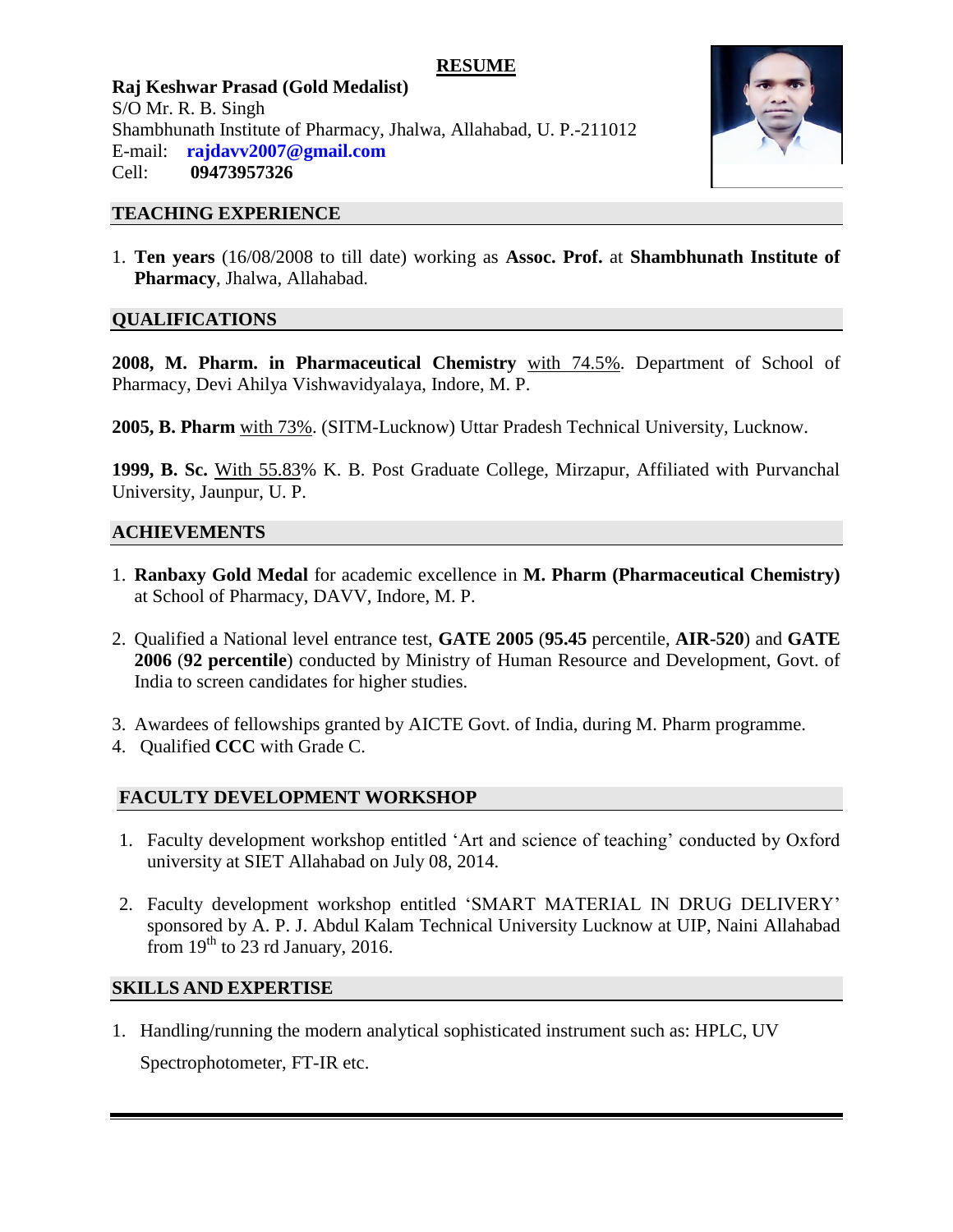- 2. Software of the Molecular Modeling/ Homology Modeling / Drug Designing software such as Chem Office, V Life, Argus Lab and SPD viewer, MOE and AutoCAD etc.
- 3. QSAR studies (2D QSAR, 3D QSAR and Hansch QSAR), Pharmacophore, Molecular descriptors, Molecular Docking and Correlation analysis (MLR, PCA and PLS,).
- 4. Chemo informatics and computational chemistry like Pharmacophore modeling, computational Drug designing, Analogue Structure based drug design and discovery.
- 5. Synthesis of various Heterocyclic and medicinal compounds, Microwave assisted Synthesis.
- 6. Computer overview, Window operating system, MS-word, MS-Access, MS-Excel, MS-Power Point, MS-DOS etc.

# **BOOK PUBLICATION**

- 1. **Raj K. Prasad**, R. Sharma, Estimation and Validation Methods for Drotaverine and Nimesulide, A spectrophotometric Technology, Lambert Academic Publication, Germany, 2012. **ISBN-978-3-659-11588-2.**
- 2. **Raj K. Prasad**, Pharmaceutical Organic Chemistry and Synthetic Importance" A guide book for pharmacy students, Lambert Academic Publication, Germany, 2015. **ISBN-978-3-659- 89056-7.**
- 3. **Raj K. Prasad**, Rajesh. Sharma and Manoj Kumar Mishra, RP-HPLC of Pharmaceuticals, A Technique to Quantitative Approach and Validation, Lambert Academic Publication, Germany, 2017. **ISBN-978-3-330-05147-8.**
- 4. **Raj Keshwar Prasad**, Chemistry and synthesis of Medicinal Agent, BooKrix GmbH & Co. KG 80331 Munich, 2017. **ISBN-978-3-7438-2141-5**

# **PUBLICATIONS IN DIFFERENT NATIONAL AND INTERNATIONAL JOURNALS**

- 1. QSAR Analysis of Novel N-Alkyl Substituted Isatin Derivatives as Anticancer Agents, **Raj K. Prasad**, Tamanna Narsinghani, Rajesh Sharma, *J. Chem. Pharm. Res.,* 2009, 1(1): 199-206.
- 2. Simultaneous Estimation and Validation of Drotaverine Hydrochloride and Nimesulide in Tablet Dosage Form Using RP-HPLC, **Raj K. Prasad**, Rajesh Sharma, *Der Pharma Chemica,* 2010, 2(2): 241-248.
- 3. Spectrophotometric Quantitative Estimation and Validation of Nimesulide and Drotaverine Hydrochloride in Tablet Dosage form, **R. K. Prasad**, Rajesh. Sharma, *International Journal of Pharmaceutical Sciences and Drug Research*, 2010; 2(1): 67-70*.*
- 4. Simultaneous Estimation and Validation of Rabeprazole Sodium and Diclofenac Sodium in Capsule Dosage Form, **Raj K. Prasad**, Rajesh Sharma *J. Chem. Pharm. Res.* 2010, 2(2): 186-196.
- 5. Stability study of O/W emulsions using zeta potential, Nidhi Bhatt**, Raj K. Prasad**, Kuldeep Singh, G. M. Panpalia, *J. Chem. Pharm. Res.,* 2010, 2(1): 512-527*.*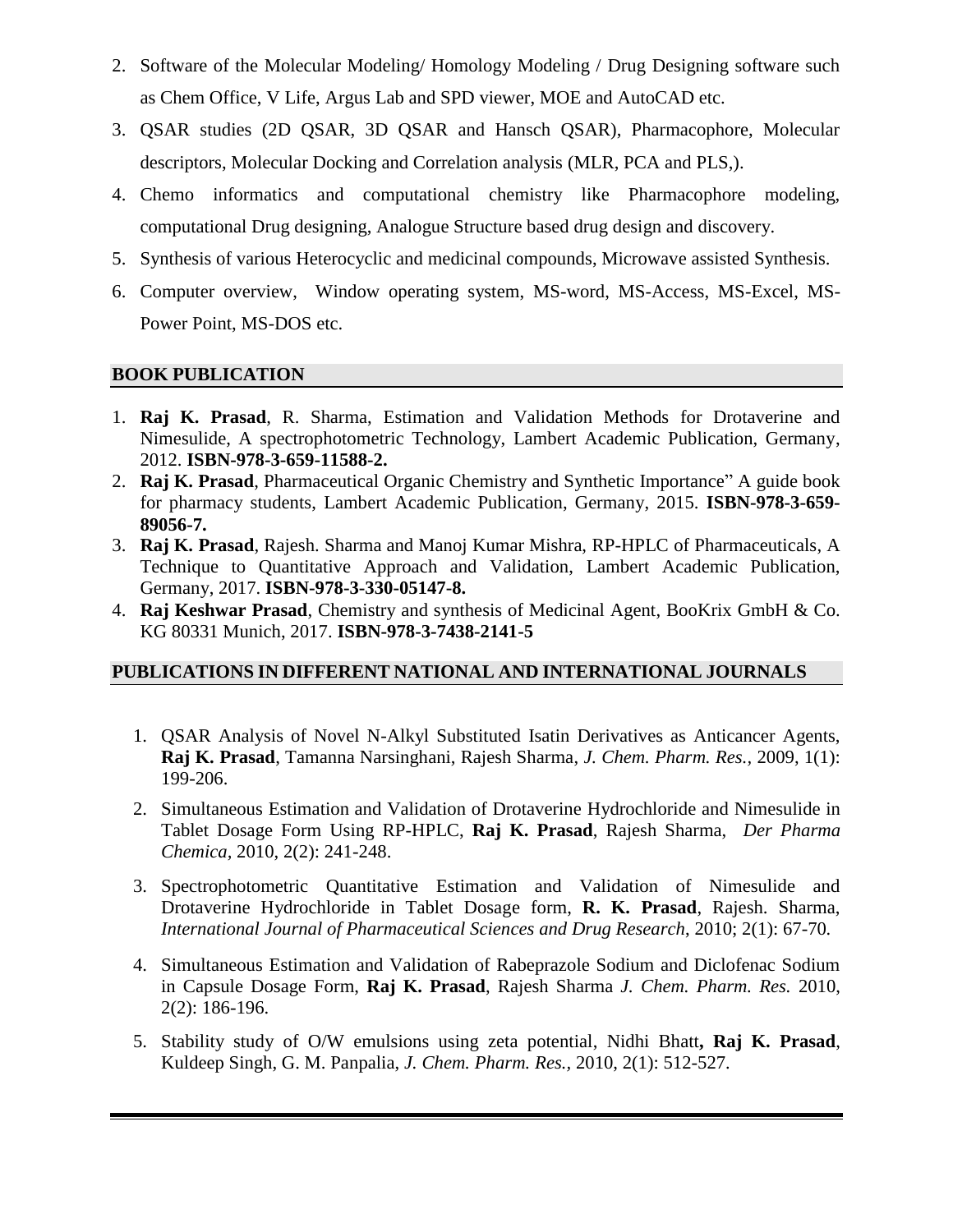- 6. 3D QSAR Analysis of New N-linked 5-Triazolylmethyl Oxazolidinones Derivative as Antibacterial Agents, **Raj K. Prasad**, Rajesh Sharma*, Der Pharma Chemica,* 2010, 2(2): 241-248.
- 7. Homology Modelling and Evaluation of Human TEK Tyrosine Kinase Using SWISS-MODEL Workspace, **Raj K. Prasad**, Rajesh Sharma and G. L. Prajapati, *J. Chem. Pharm. Res*., 2010, 2(2): 440-451.
- 8. QSAR Analysis of Pyrazinecarboxamides Derivatives as Herbicidal Agents, **Raj K. Prasad**, Rajesh Sharma, *J. Comput. Method. Mol. Design*, 2011, 1 (1): 7-13*.*
- 9. Enhancement of Dissolution Rate of Domperidone Using Melt Granulation Technique A. K. Patel, **Raj K. Prasad** and M. Bajpai, *Der Pharmacia Lettre*, 2011, 3(2): 25-33.
- 10. In Silico Analysis of Stem Bromelain, G. S. Shekhar, **P. Rajkeshwar** and P. Anil*, International Journal of Pharmaceutical and Chemical Sciences***,** 2013**,** 2(2): 992-997.
- 11. In Silico 2D-QSAR Analysis of 2-Aryl Pyridine Inhibitors of Mitogen Activated Protein Kinase-2 as Anti-Rheumatoid Arthritis Agents, **Raj Keshwar Prasad**, Rajesh Sharma, *American Journal of Phytomedicine and Clinical Therapeutics*, 2013, 1(1): 1-10.
- 12. Synthesis, Characterization and Pharmacological Evaluation of Some Novel 3-indole Derivatives, Amit K. Singh, **Raj K. Prasad**, Chandra S. Singh, *Der Pharma Chemica*, 2013 5(2):311-319*.*
- 13. Formulation and Evaluation of Super porous Hydrogel Composites of Metoprolol Tartrate, A. K. Patel, **Raj K. Prasad**, S. S. Gautam, Omprakash, *Research Journal of Pharmacy and Technology*, 2013, 6(6):655-658.
- 14. Cosmeceuticals: Enhance the Health & Beauty of the Skin, Tinku K. Singh, Purna Tiwari1, Chandra S. Singh, **Raj K. Prasad,** *World Journal of Pharmaceutical Research,*  2013, 2(5): 1475-1485.
- 15. Thiadiazole: A Brief Review**,** Samiksha Srivastava, **Raj K. Prasad**, Rakesh Saini, *World Journal of Pharmacy and Pharmaceutical Sciences*, 2014, 3(9), 1198-1212.
- 16. Pharmacotherapy of Swine flu: Prevention and Control, **Raj K. Prasad**, Tinku K. Singh, Purna Tiwari, *Journal of applied science and Humanities*, 2014, 1 (2), 61-66.
- 17. Preparation and Characterization of Cilnidipine Nanoparticles for Oral Antihypertensive Drug Using Anti-solvent Precipitation Method. Bhawna Singh, Atul K. Sahu, **Raj K. Prasad** and S. S. Gautam, *Der Pharmacia Lettre*, 2016, 8 (3):296-307.
- 18. Co-Crystals Formation of Clarithromycin with Urea: An Efficient Approach to Enhance the Solubility and Dissolution Rate. Pinki Rajbhar, S. S. Gautam, **Raj K. Prasad**, Anil K. Patel and A. K. Sahu, *American Journal of Advanced Drug Delivery*. 4(2), 2016, 12-20.
- 19. Studies of anti-microbial activity using leaf extract of *Cynodon dactylon*. Kartikey Pandey, C. S. Singh, **Raj K. Prasad**, A. K. Singh and M. K. Mishra, *Der Pharmacia Lettre*, 2016, 8 (3):325-330.
- 20. Formulation and evaluation of Ethosome for econazole nitrate a model drug to enhanced transdermal delivery. Praveen Kumar, Anil K. Patel, **Raj K. Prasad**, Singh S. Gautam, *International Journal of Pharmaceutics & Drug Analysis*, 4(3), 2016; 140 – 146.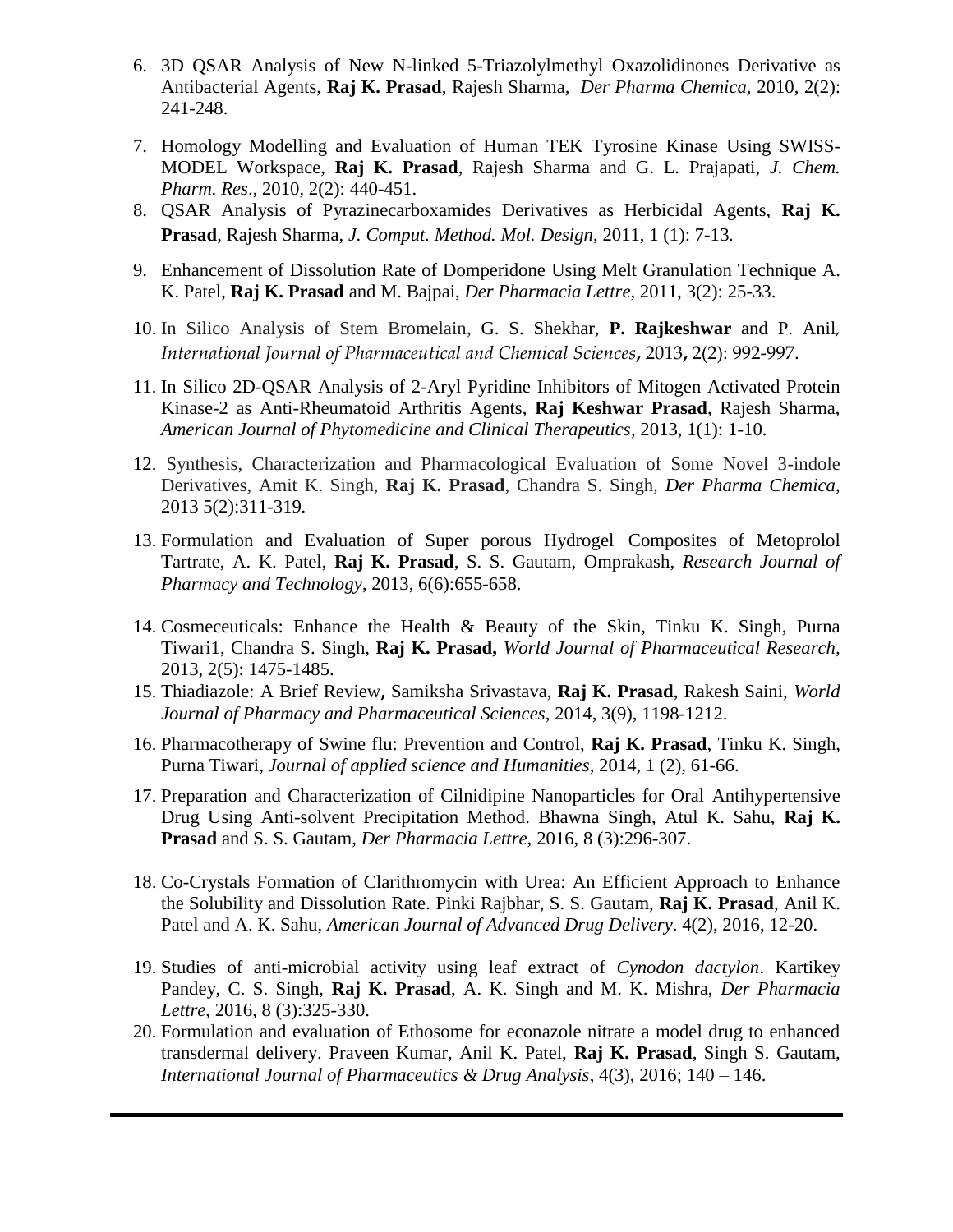- 21. Formulation and Evaluation of an Injectable *In-Situ* Forming Hydrogel of Dacarbazine as Anticancer Agent Brijesh Kumar, Amit K. Singh, **Raj K. Prasad**, Chandra S. Singh, Vivek Dwivedi, *The Pharmaceutical and Chemical Journal*, 2016, 3(1):100-108
- 22. Formulation and Evaluation of Mucoadhesive Buccal Tablets of Nateglinide Kumar Saumitra, Amit K. Singh, Manoj K. Mishra, Kuldeep Singh, **Raj K. Prasad**, *International Journal of Pharmaceutical Sciences Letters*. 2016, 6(2)| 038-043.
- 23. Preparation and evaluation of organic spirulina with antidiabetic Charantin in vegetable capsule. Anurag Jaisawal, Amit K. Singh, **Raj K. Prasad**, V. Singh, S. S. Gautam, M. K. Mishra, *World Journal of Pharmacy And Pharmaceutical Sciences*, 2016, 5(4),1911-1922.
- 24. Formulation and Evaluation of Timolol Maleate Transdermal Patches Using Various Permeation Enhancers. Apoorva Srivastava, Anil K. Patel, **Raj K. Prasad**, A. K. Sahu and S. S. Gautam, *American Journal of Advanced Drug Delivery***,** 4(2), 2016, 21-31.
- 25. Evaluation of anti-hyperglycemic activity and phytochemical screening using bark of *Syzygium cumini.* Gulshum Ali, Vikram Singh, A. K. Singh, S. S. Gautam and **Raj K. Prasad,** *Asian Journal of Plant Science and Research*, 2016, 6(3):80-86.
- 26. Formulation And Evaluation of Febuxostat Microspheres For The Treatment of Gout, Mahendra, Sagar Bansal, **Raj K. Prasad**, Atul K. Sahu, *Global Journal For Research Analysis*, 5(4), 2016, 207-210.
- 27. Solubility Enhancement of Clarithromycin Using Solid Dispersion and Effervescence Assisted Fusion Technique, Richa Mishra, S. S. Gautam, **Raj K. Prasad**, A. K. Patel, A. K. Sahu, *Research Journal of Pharmacy and Technology*, 9(6), 2016, 677-686.
- 28. Formulation and Evaluation of Hard Vegetable Capsule for Healthy Brain Using Powder of Green Tea and Brahmi Extract, Akanksha Yadav, Atul K. Sahu, A. K. Singh, S. S. Gautam, **Raj K. Prasad,** International journal of pharmacy and Pharmaceutical Research, 2016, 6 (1), 8-21.
- 29. Co-Crystal Formation Of Cilnidipine With Urea And Benzoic Acid: An Efficient Approach To Enhance The Solubility and Dissolution Rate, Yadav Punita, Mishra Manoj Kumar, Gautam Singh Shekhar, Sahu Atul Kumar, Prasad Raj Keshwar, *Journal of Medical Pharmaceutical and Allied Sciences*, 2016; 1-9.
- 30. 2D QSAR in Silico Analysis of Indole Derivatives with Their Cyclooxygenase-2 Inhibitory as an Anti-Inflammatory Activity, Vidyakant Kushwaha, **Raj K. Prasad**, S. K. Nair, Vivek Dwivedi, International journal of pharmacy and Pharmaceutical Research, 2016, 6 (1), 98-108.
- *31.* In Silico 3D QSAR Analysis of New Furanones Derivatives as Antibacterial Agent, Vidyakant Kushwaha, Suresh Nair, Vivek Dwivedi, **Raj K. Prasad**, Pragya Dubey, *International Journal of Pharmaceutics & Drug Analysis,* 4 (6), 2016; 300 – 309.
- 32. 3D QSAR Analysis of New 6-Methylsulfonyl Indole Derivative with Their COX-2 Inhibitory as Anti-Inflammatory Activity, Vidyakant Kushwaha, **Raj K. Prasad**, Suresh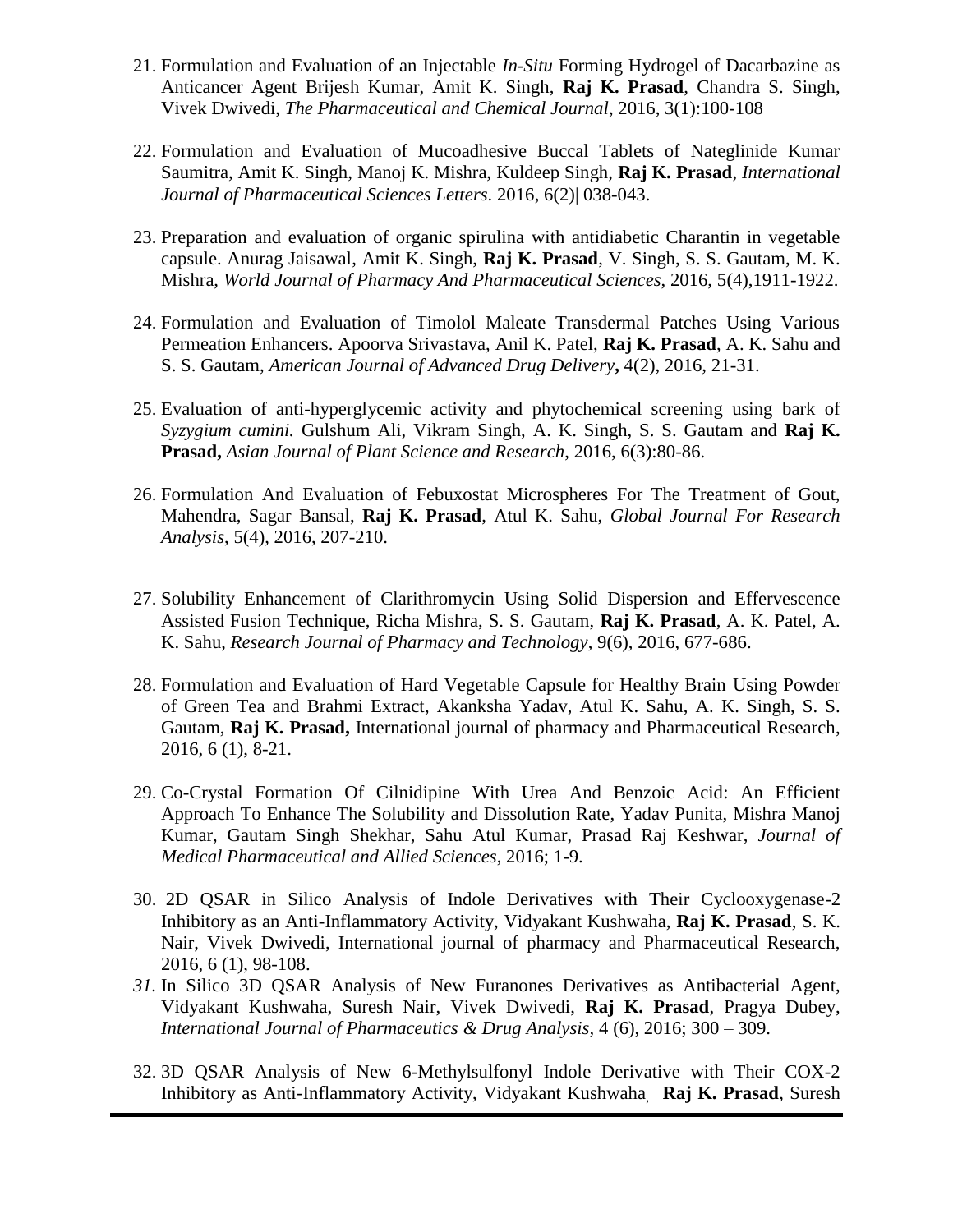Nair, Vivek Dwivedi, International Journal of Pharmaceutical Science and Research, 1(4); 2016; 01-04.

- 33. Spectrophotometric Simultaneous Estimation and Validation of Drotaverine Hydrochloride and Nimesulide in Tablet Dosage Form Using Various Methods, **Raj K. Prasad**, Vidyakant Kushwaha, Suresh Nair, Vivek Dwivedi, International Journal of Research in Pharmacy and Pharmaceutical Sciences, 1(4); 2016; 01-04.
- 34. Blue Brain: Novel Tool of Drug Discovery for Brain Disorders, Radha Pal, Sonam Singh, **Raj K. Prasad,** International Journal of Pharmaceutical Science and Research, 1 (4), 2016, 09-14.
- 35. Formulation and Evaluation of Clarithromycin Co-Crystals Tablets Dosage Forms to Enhance the Bioavailability, Pinki Rajbhar, Atul K. Sahu, S. S. Gautam, **Raj K. Prasad**, V. Singh, S. K. Nair, The Pharma Innovation Journal 2016; 5(6): 05-13.
- 36. In silico 2D quantitative structure activity relationship studies of some new furanones derivatives as an antibacterial agents, Vidyakant Kushwaha, **Raj K. Prasad**, Vivek Dwivedi, Suresh K Nair, International Journal of Research in Pharmacy and Pharmaceutical Sciences, 1(2); 2016, 10-14.
- 37. Formulation and Characterization of Ketorolac Tromethamine Nanoparticle with Eudragit RS-100 and RL-100 by Nano precipitation Method, Archna, Singh Shekhar Gautam, Manoj Kumar Mishra, **Raj Keshwar Prasad,** International Journal of Research in Pharmacy and Biosciences, 2017, 4 (1) : 17-23.
- 38. *In-vitro* and *In-vivo* antioxidant activity of aqueous extract of bark of *Psidium guajava*  Linn. Raksha Mishra, **Rajkeshwar Prasad**, Pallavi Tiwari, Mayank Srivastava, Am. J. PharmTech Res., 2017, 7(2):236-247.
- 39. Antidiabetic activity and chemical characterization of aqueous root extract of carica papaya in alloxan induced diabetic rats, Mandvi tiwari, Kuldeep Singh, Raksha Mishra and Raj K. Prasad, European Journal of Biomedical AND Pharmaceutical sciences, 2017, 4 (5), 298-302.
- 40. Antiulcer Activity Using Ethanolic Extract of *Tectona grandis* Linn. Root, Pravin K. Singh, Vivek Dwivedi, **Raj K. Prasad**, S. K. Nair, V. Kushwaha, M. K. Mishr**a, IJPPR,**  Human, 2017; 11 (1): 195-206.
- 41. Formulation Development and Evaluation of Clarithromycin Nanoparticles Using Acrylic Polymer, Khushboo, Atul Kumar Sahu, **Raj K. Prasad,** Research J. Pharm. and Tech.**,**  2017 10 (11)**,** 1994-2005**.**

# **M. PHARM. RESEARCH PROJECT**

Two Research project as a part of M. Pharm-

- **1. Major project:** Development and Validation for Simultaneous Estimation of Drotaverine Hydrochloride and Nimesulide in Tablet Dosage Form Using Spectrophotometric and RP-HPLC Method**.**
- **2. Minor project:** Simultaneous estimation and validation of Rabeprazole Sodium and Diclofenac Sodium in capsule dosage form**.**

### **PRESENTATION AND PARTICIPATION**

1. "QSAR Analysis of 2-arylidene-4-(4-Phenoxy-Phenyl)-but-3-en-4-olides as Antiinflammatory Agents" Poster presentation. 59<sup>th</sup> Indian P'ceutical congress 2007.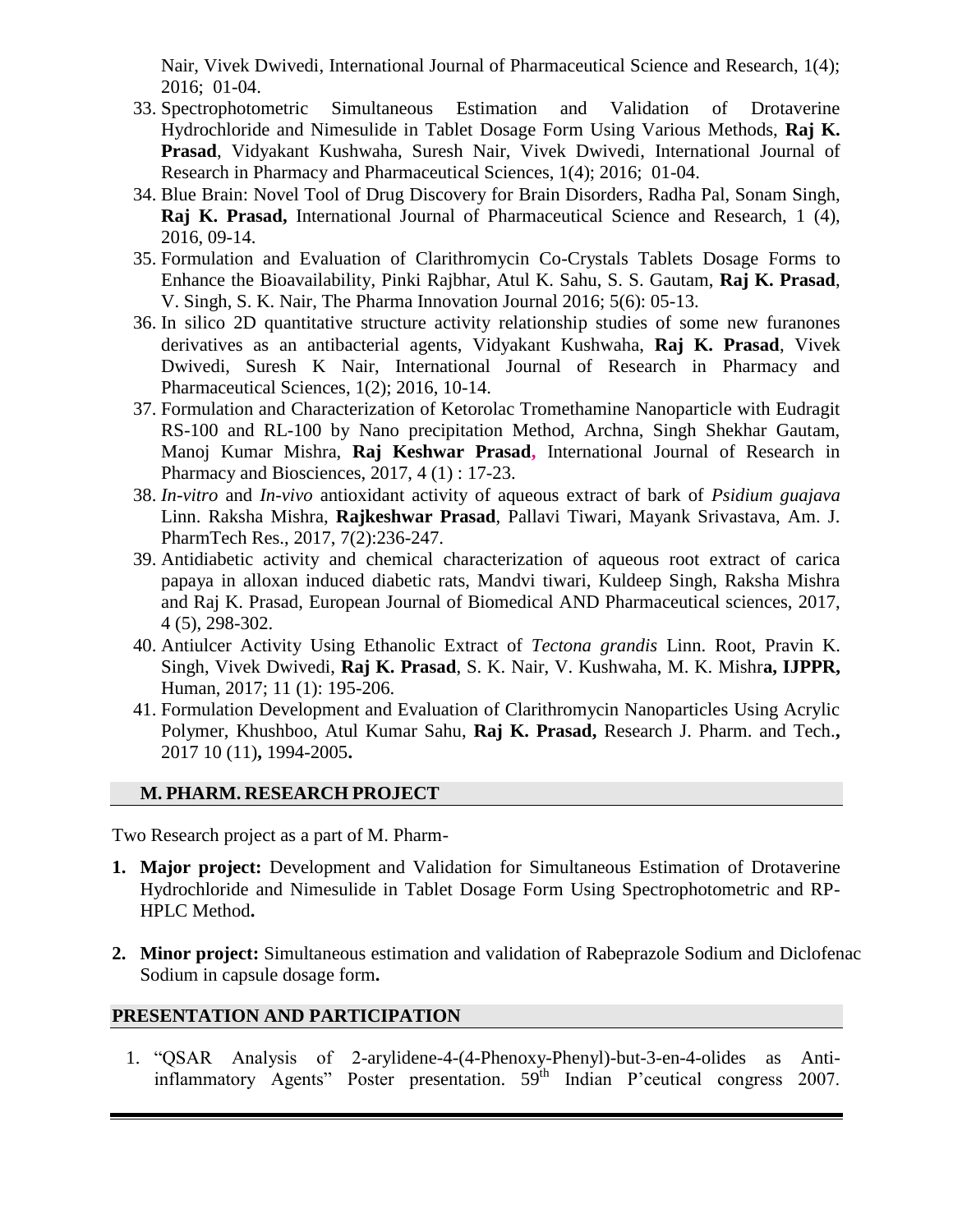Department of Institute of technology, BHU, Varanasi. Organized by association of P'ceutical Teacher of India (APTI), Bangalore.

- 2. "Simultaneous Estimation and Validation of Rabeprazole Sodium and Diclofenac Sodium in Capsule Dosage Form" Poster presentation. Pharma Meet-2008, Organized by Indian Pharmaceutical association (IPA), M. P. State Branch, Indore, at IMS Auditorium, DAVV, Tskshhila campus, Khandawa Road, Indore.
- 3. Participated in Pharma Meet-2009, held on 22<sup>nd</sup> March, 2009 as Delegate/Special Invitee/ Resource Person, Organized by Indian Pharmaceutical association (IPA), M. P. State Branch, Indore, at IMS Auditorium, DAVV, Tskshhila campus, Khandawa Road, Indore.
- 4. Participated in one day international seminar on "Computational Drug Discovery in Pharma Research & Development" Held at School of Pharmaceutical Sciences, Rajiv Gandhi Technological University, Bhopal on  $2<sup>nd</sup>$  April, 2008.
	- 5. "2D QSAR of Pyrrolo-pyridine Inhibitors of mitogen activated protein kinase-2 as antirheumatoid arthritis agents" poster presentation at GGU, Bilaspur, 2008.
	- 6. Microwave assisted extraction: An innovative extraction technique for natural product, Poster Presentation. Organized by SHEAT college of Pharmacy, Varanasi, held on 20<sup>th</sup> Fab 2009.
	- 7. Participated in M. P. Pharma Meet-2007, Held on  $24<sup>th</sup>$  march 2007, at University Auditorium, DAVV, Tskshhila campus, Khandawa Road, Indore. Organized by Indian Pharmaceutical association (IPA), M. P. State Branch, Indore.
	- 8. Participated in national seminar for short exposer on "BIOINFORMATICS: RESEARCH AND APPLICATION" delivered by Dr. Achuth Sankar Nair (Kerala University) and jointly organized by College Development Council (CDC) & Institute of Engineering and Technology (IET) during 16-17 October, 2007.
	- 9. Poster presentation in National seminar on "Prospective role of pharmaceutical sciences and technology in the healthcare system of the community' Entitle 'Metabolomics: Study of Unique Chemical Fingerprint" Raj K. Prasad, S. Bhattacharya, Organized by SIP, Allahabad on 7th April 2012.
	- 10. Poster presentation in National seminar on "Prospective role of pharmaceutical sciences and technology in the healthcare system of the community' Entitle 'Toxicogenomics: Combination of Transcript, Protein and Metabolite" Jyoti Mishra, Akansha Gupta, Prashant Shukla, Raj K. Prasad, Organized by SIP, Allahabad on 7th April 2012.
	- 11. Poster presentation in two day national seminar on "Challenges in Drug Development and Research a Proactive Approach", Entitle "Dehydration: A Common Problem". Keerti Bhardwaj, Khushboo Usmani, Raj. K. Prasad. Organized by UIP, Naini, Allahabad, March 2013.
	- 12. Participated in two day national seminar Pharmarendezvo: A meet on recent advances a pharmaceutical science held at deportment of pharmacy Sumandeep Vidyapeeth on Vadodara on 22nd and 23<sup>rd</sup> Fab 2013.
	- 13. Poster presentation in two day national seminar on "Challenges in Drug Development and Research a Proactive Approach", Entitle "spectrophotometric simultaneous estimation and